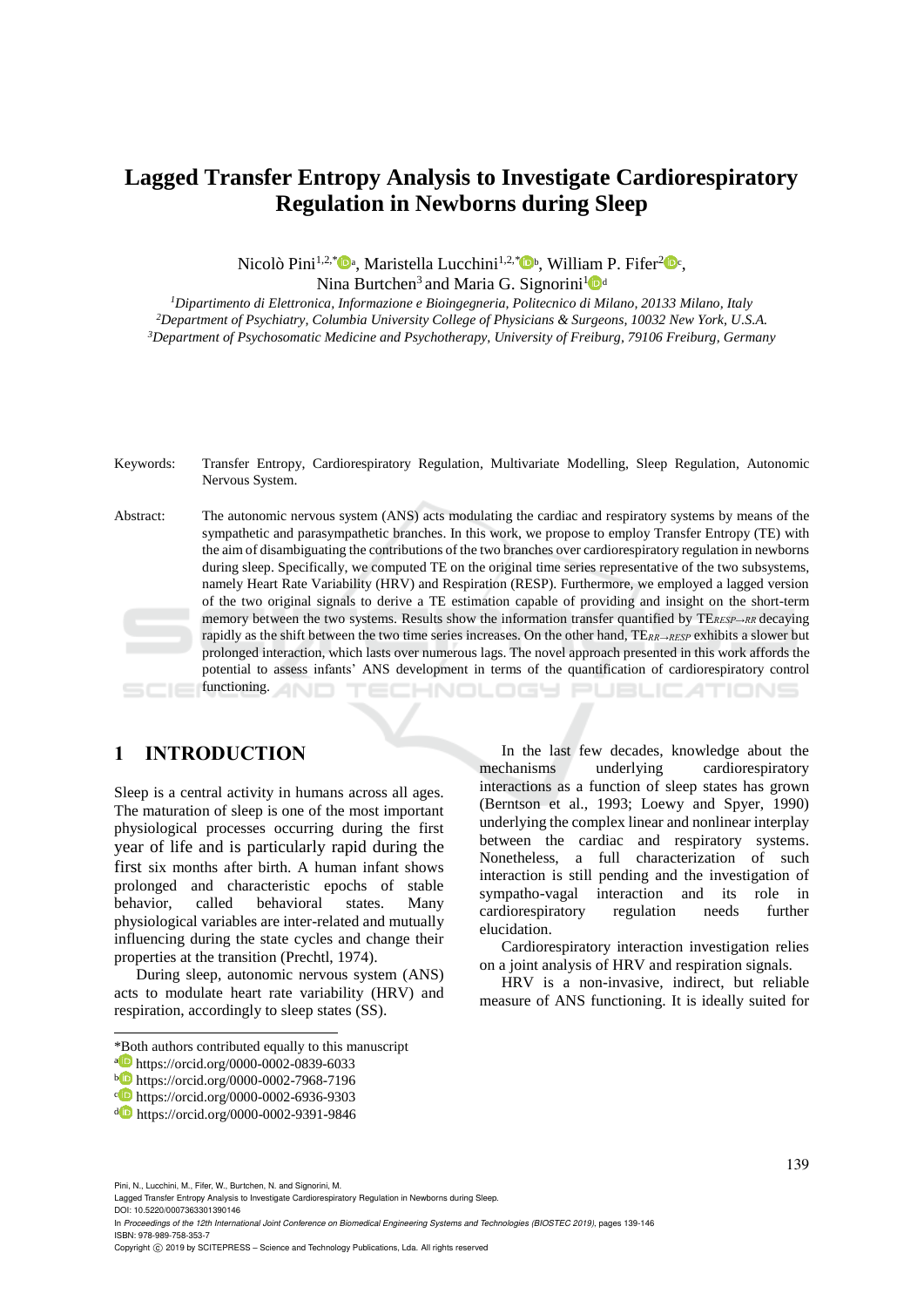tracking changes in cardiovascular autonomic control in subjects at rest as well as during physiological challenges (Schipke et al., 1999). Many studies have demonstrated the ability of HRV measures and derived parameters to characterize autonomic profiles and perform risk stratification (Farrell et al., 1991; Huikuri and Stein, 2013). In the perinatal field HRV has been particularly successful in the assessment of newborn infants for whom standard protocols designed for adults requiring cooperation are unfeasible (Galland et al., 2000; Harper et al., 1976; Lucchini et al., 2016b).

In order to integrate the respiratory signal for a bivariate approach, many signal processing approaches have been proposed, using either linear (e.g., cross-spectral analysis) or non-linear methods (e.g., mutual information) to model the interrelationship between HR and respiration signal (Frasch et al., 2007; Kluge et al., 1988; Lucchini et al., 2016a). Nonetheless, all the aforementioned techniques are lacking the capability of providing information on the directionality of such relationships.

Transfer Entropy (TE) was developed to precisely address this issue. The main focus of this methodology is on tracking the information flow between two given systems. Specifically, TE can enhance the quantification of the directional coupling between HRV and respiration providing insight on the relative contribution of the sympathetic and parasympathetic regulatory influences (Schreiber, 2000). In the context of biological time series, TE has been utilized to test the effect of age and gender on cardiorespiratory interaction complexity (Nemati et al., 2013), characterize tilt response (Faes et al., 2012; Porta et al., 2015), and highlight the importance of information storage, transfer and modification in interacting dynamical systems (Cataron and Andonie, 2018; Faes et al., 2013a; Valenza et al., 2018).

In this paper we propose to employ TE methodology to characterize cardiorespiratory interaction during sleep in newborn infants. The novelty we introduce in this work is the computation of TE on time series shifted at various lags, to assess the short-term memory of one system with respect to the other. This approach provides further information on the relationship between the cardiac and respiratory systems at different time lags and thus better characterization of the different role of the sympathetic and parasympathetic branches of ANS, which are known to operate on different time frames and scales. We are searching for indices that could ultimately be used as early markers of regulatory

alterations or malfunctions in the cardiorespiratory mechanisms, potentially leading to infant distress.

## **2 MATERIALS AND METHODS**

### **2.1 Subjects and Data Collection**

The results presented in this paper are based on the analysis of a dataset of 157 newborns, whose gestational age at birth varies from 38 to 40 weeks (mean±std: 39.03±0.80).

None of the enrolled infants had been admitted to the Neonatal Intensive Care Unit nor had any major illness, congenital abnormalities or known genetic disorders. Mothers were at least 18 years of age and displayed no evidence of major illness or psychiatric disorders during the pregnancy.

Data collection was performed at Columbia University Medical Center, upon mothers' consent and approval of the Institutional Review Board of the New York State Psychiatric Institute and of the Columbia University Medical Center. Electrocardiography (ECG) and respiration signals were recorded non-invasively at a sampling rate of 500 Hz and 200 Hz respectively, by means of three leads on the chest in standard positions (RA, RL, LL, DATAQ Instruments) and by a respiratory inductance belt around the infant abdomen (Ambulatory Monitoring Inc., Ardsley, NY, USA).

During the study, infants were sleeping supine and sleep states were classified into active sleep (AS) and quiet sleep (QS) by an automated algorithm (Isler et al., 2016) and further validated by expert clinicians (Stefanski et al., 1984).

## **2.2 Signal Pre-Processing**

R wave peaks were detected on the ECG employing the Pan-Tompkins algorithm (Pan and Tompkins, 1985). An adaptive filter was then applied to remove ectopic beats or artifacts, preserving the beat-to beat sequence. Respiration signals were band-pass filtered in the interval 0.05-3.5 Hz and were then resampled at the time of occurrence of R peaks. The RR series was then defined so that  $RR(n)$ , is time interval between the *n*-th R peak and the successive one at time  $(n+1)$ -th. Similarly, the *n*-th sample of resampled respiration series RESP(*n*) is obtained by resampling the original respiration series at the onset of the *n*-th R peak which coincides with the time previously defined for RR(*n*) as schematically shown in Figure 1.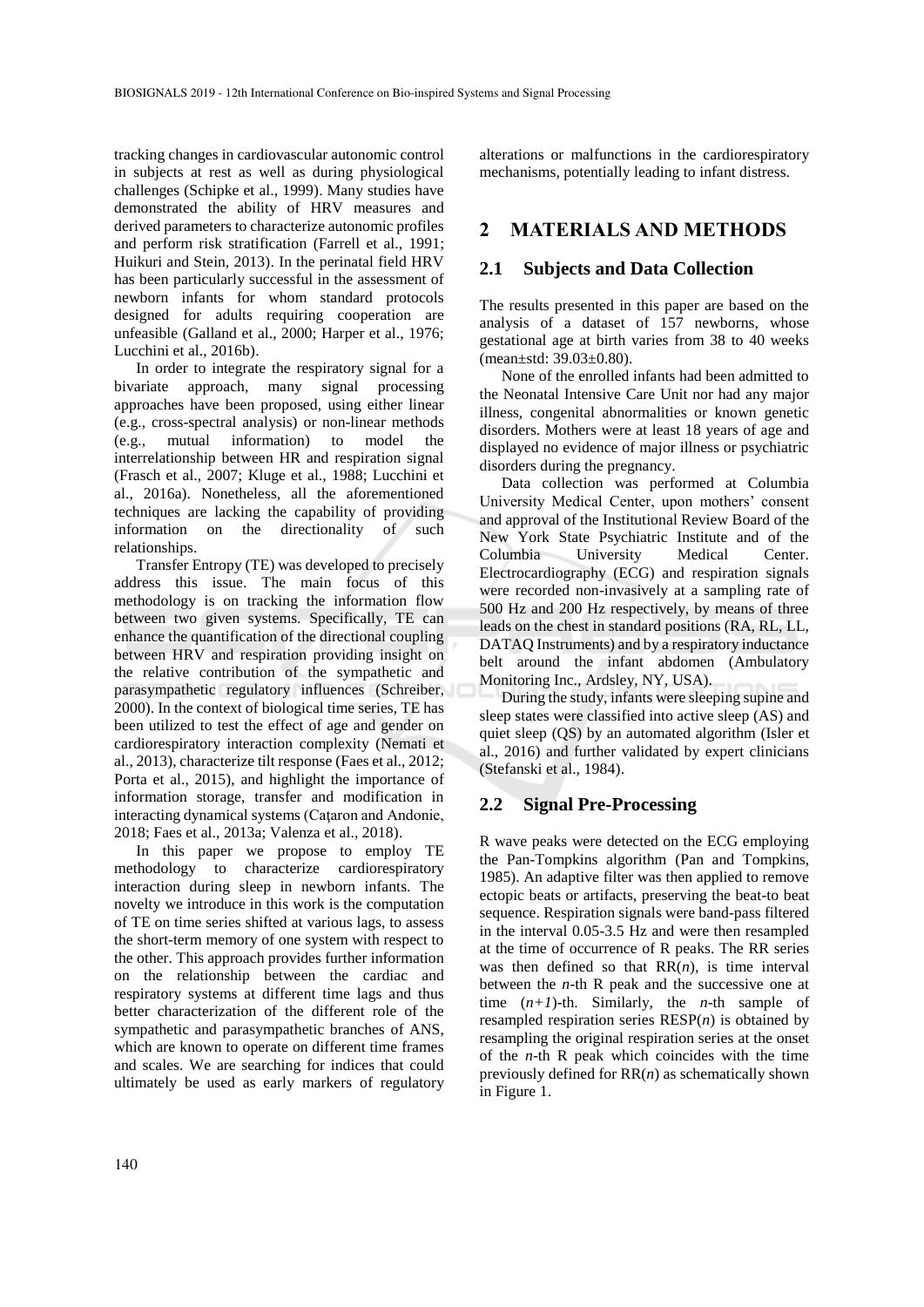

Figure 1: Schematic representation of RR and RESP series extraction starting from ECG and respiration signals.

Within the same sleep state, segments of 300 consecutive RR intervals (RR) and 300 respiration samples (RESP) were identified. The resulting series,  $RR(n)$  and  $RESP(n)$  with  $n=1,...,300$ , were normalized to zero mean and unit variance to be employed for further analysis. The segments length was chosen based on previous studies, reporting 300 samples series as appropriate for a reliable Transfer Entropy (TE) estimation (Faes et al., 2014, 2011; Lucchini et al., 2017). Each subject had at least one segment in either AS or QS and 17 of them presented both states during the study. The total number of analyzed segments was 174, 79 in AS and 77 in QS.

#### **2.3 Transfer Entropy**

HND Since its definition by Schreiber (Schreiber, 2000), TE has been vastly described as a powerful tool to unveil information transfer between subsystems (Faes et al., 2013b; Vicente et al., 2011). The method incorporates the notion of directional and causal information exchange in a model-free framework, bridging its applicability towards short and experimental datasets as in this context.

The traditional formulation for TE considers a set of *M* interacting dynamical systems and aims at quantifying the information flow from a source system *X* to a target system *Y,* conditioned to the remaining *M-2* systems. In the context of this work, the number *M* of subsystems is equal to 2, namely the cardiac and respiratory systems, represented by the time series RR and RESP respectively.

Denoting  $x_n$ ,  $y_n$  as the stochastic variables representing the states of the processes *X* and *Y* at time *t*, and  $x_{l:n}$ ,  $y_{l:n}$  the vectors of their respective past states, TE is defined as reported in Equation 1:

$$
TE_{X\to Y} = \sum p(y_{1:n}, x_{1:n-1}) log \frac{p(y_n | x_{1:n-1}, y_{1:n-1})}{p(y_n | y_{1:n-1})}
$$
(1)

where the sum incorporates all states visited by the subsystems.

It appears clear that the formulation of TE can be also written in terms of difference between two Conditional Entropy (CE) terms, as expressed in Equation 2:

$$
TE_{X \to Y} = H(y_n | y_{1:n-1}) - H(y_n | x_{1:n-1}, y_{1:n-1})
$$
\n(2)

It becomes evident that, regardless the formulation, TE quantifies the information provided by the past of the process  $X$  about the present of the process  $\hat{Y}$ , that is not already provided by the past of *Y*.

An open issue regarding TE estimation is the quantification and disambiguation of instantaneous effects, namely addressing the information flow  $x_n \rightarrow y_n$ . Instantaneous causality has been reported to have impact on TE computation and various approaches to address it have been proposed in literature. In this work, compensated Transfer Entropy (cTE) as formulated by Faes et al. (Faes et al., 2013) has been computed. The method assimilates instantaneous effects with the past states (*x1:n*  becomes  $x_n$ ) if causally meaningful. On the other hand, in case of non causal meaningful interaction, instantaneous effects are considered as a conditioning factor  $(x_n$  plays a role analogous to  $y_{1:n-1}$ ). In the latter case, the present state of the source is compensated to have instantaneous causality removed from TE computation.



Figure 2: Schematic workflow of the steps for TE estimation starting from the RR series and resampled respiration signal.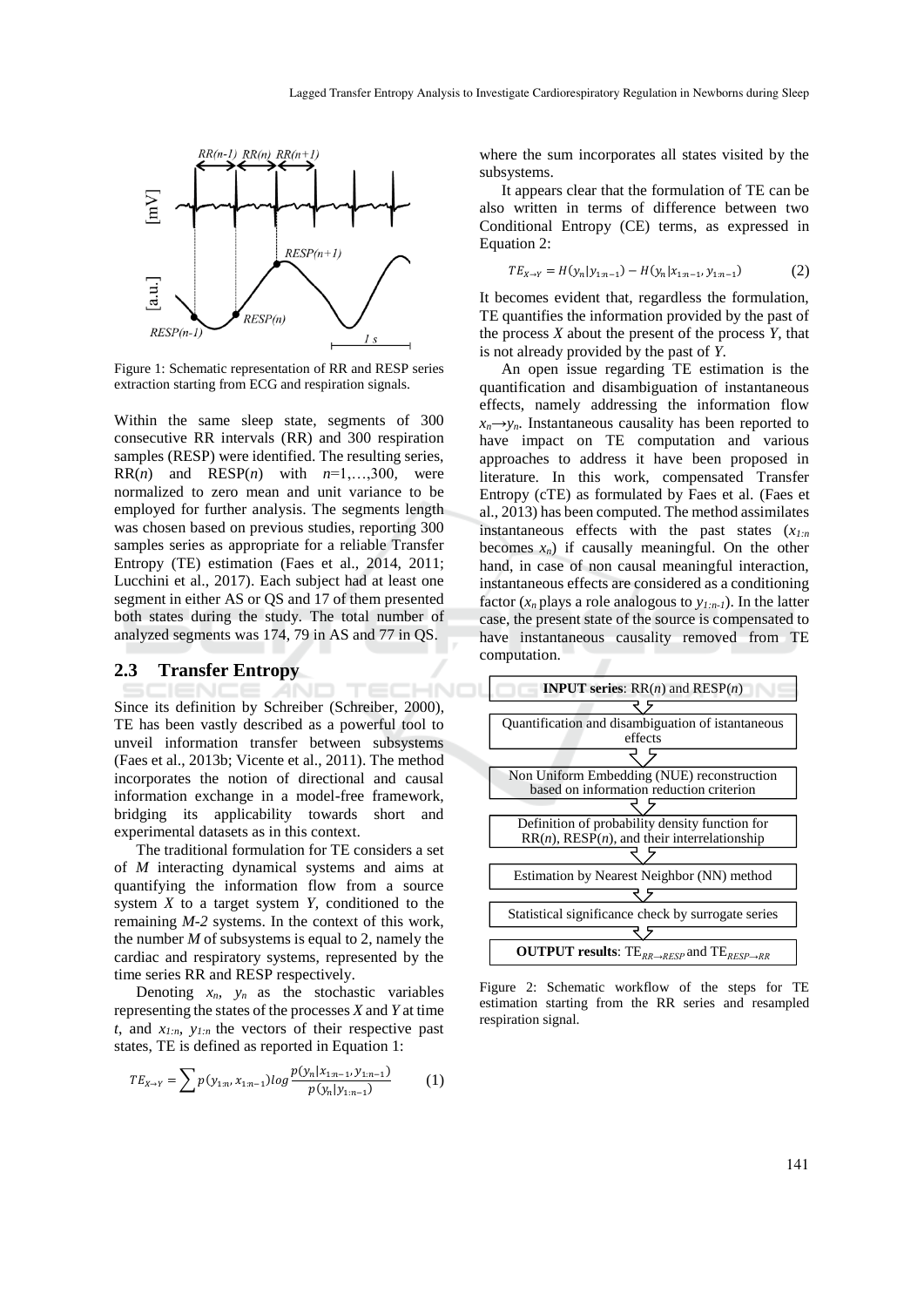

Transfer Entropy<sub>RR→RESP</sub>

Figure 3: TE<sub>RR→RESP</sub> distributions as a function of lag and grouped based on sleep state. TE increases from lag equal to 0 and remains stable to higher values for intermediate lags. From lag 9 on, TE decreases due to a vanishing mutual influence between the two series.

In the context of TE computed upon series of short length, as for physiological time series, the reconstruction of the vector of past states and the estimation of probability density functions are crucial. Regarding the reconstruction of vector of the past states, the basic idea is to optimize the time-delay embedding based on a sequential procedure capable of selecting a reduced subset of components which better describe the destination process, allowing the inclusion of the present state. It is important to underline that the presented selection procedure is based on information reduction given the assumption that joint probabilities are insensitive to temporal ordering of components. This procedure, called non uniform embedding procedure is explained in details in (Faes et al., 2013). In this word, the maximum number of candidates *L* is set to 10 and the resulting embedding vector is denoted as *Vk*.

The final step towards TE estimation relies on the definition of probability density functions to approximate the interrelationship between *X* and *Y* from a single realization of the two processes. The estimation of terms in Equation 1 is based on previously defined embedding vectors (*Vk*) only and it employs a Nearest Neighbor (NN) estimator. Considering NN estimator, it is possible to rewrite Equation 2 as follows:

$$
TE_{X\to Y} = H(y_n, V_k^Y) - H(V_k^Y) - H(y_n, V_k) + H(V_k)
$$
(3)

where is  $V<sup>Y</sup>$  denotes the relevant visited states by the subsystem *Y* only. Terms in Equation 3 are estimated based on the formulation reported in (Montalto et al., 2014).

The combination of non uniform embedding and NN estimator (NN NUE) has been reported to be optimal for the selection of candidates in the context of TE estimation (Kugiumtzis, 2013).

Furthermore, the statistical significance of computed TE is assessed using surrogate data implemented by time shift procedure. In this work, the number of employed surrogate series is equal to 100 and the maximum allowed time shift is set to 20 samples. The threshold employed for the definition of a significant TE value is set above the  $95<sup>th</sup>$  percentile of surrogate series distribution.

Figure 2 reports the workflow of TE computation starting from the original time series RR(*n*) and RESP(*n*) to obtain both TE*RR→RESP* and TE*RESP→RR*.

#### **2.4 Lagged Transfer Entropy**

In this work, a novel approach to quantify the shortterm memory effect of two interacting systems starting from the notion of TE is proposed. The new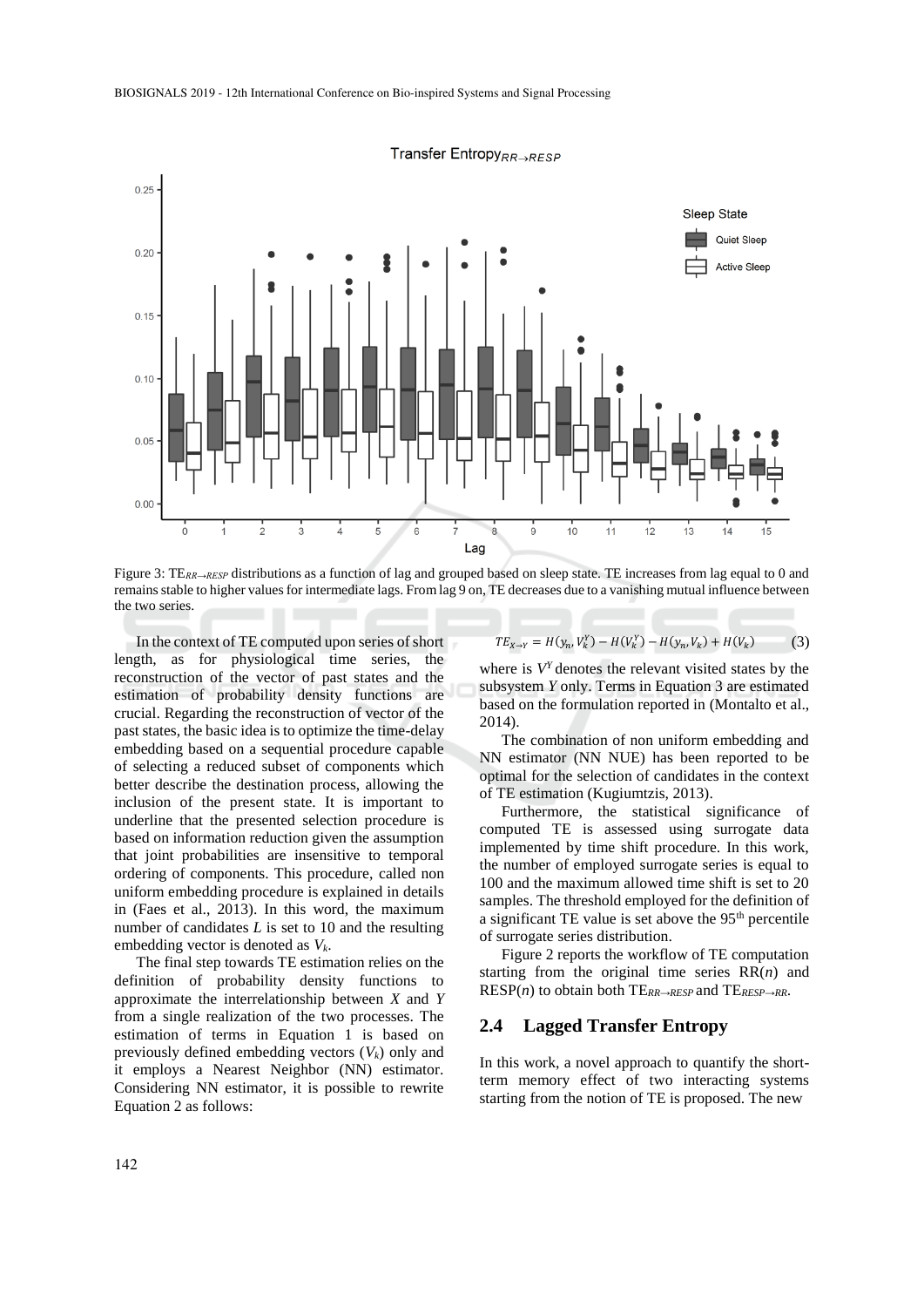approach lies its foundations on the previously described TE implementation, yet it considers several lagged versions of the original series. Supposing to quantify  $TE_{X\rightarrow Y}$  at lag value equal to one, the target series is shifted forward of a quantity equal to one sample so that  $x(n)$  is now aligned with  $y(n-1)$ .

The lagged version of TE proposed in this work aims at quantifying the information provided by the past of *X* on the shifted portion of the process *Y*, that is not already provided by the past of *Y*.

The underlying idea is the quantification of the source series effects on the target and the quantification of the short memory effect between the two. In this work, the maximum allowed value for the lag between RR and RESP series is set to 15, which corresponds to 15 beats. The choice of maximum lag equal to 15 beats is related to the physiological imping effect of sympathetic and parasympathetic systems on cardiac and respiratory systems, as well as the operational cardiac and breathing frequencies in newborns (Frasch et al., 2007).

#### **2.5 Statistical Analysis**

The significance of TE measures was assessed by performing a two-way ANOVA testing separately the two directionalities, namely TE*RR→RESP* and TE*RESP→RR* and as fixed factor the sleep state (AS vs QS) and lag values ranging from 0 to 15. The covariates included in the model were infant's sex (Sex), mode of delivery (MoD) and hours of life (HoL) from delivery to time of the study assessment. Significance is reported for main effects as well as interactions between independent variables. Post-hoc tests were performed to assess significant differences between pairs of lags and to disambiguate interaction effects among fixed factors.

#### **3 RESULTS**

#### **3.1 TE Directionality from RR to RESP**

The analysis of TE in the directionality RR→RESP reports a significant between-subjects effect for both fixed factors, SS and lag ( $p<0.001$  and  $p<0.001$ ), but no interaction effect between the two. Moreover, covariates included in the model are no significant in explaining the behavior of TE with exception for HoL (p<0.001).

The amount of significant TE estimates, based on surrogate testing, progressively decreases as a function of lag moving from the non-lagged version



Figure 4: TE*RR→RESP* distributions as a function of lag and grouped based on SS. Error bars represent 95% confidence interval (CI) of the derived distributions. TE increases from lag equal to 0 and remains stable to higher values for intermediate lags. From lag 9 on, TE decreases due to a vanishing mutual influence between the two series.

of the two signals to lag=15. The non-significant estimates are on average 15 over 174 in the lag interval 0-12 and they further increase up to an average of 62 from lag 12 to 15. The TE values for each lag and grouped based on SS are reported in Figure 3.

The results for the post-hoc test performed on the independent factor lag are graphically shown in Figure 4. Circles enclose groups of lags among which no significant differences are found. The influence of RR modulation over respiration is significantly increasing when comparing the instantaneous effect  $(lag = 0)$  with respect to the two signals lagged by one beat. This increase in TE*RR→RESP* stays stable over 8 lags to then decrease and return to values similar to the result for lag equal to zero. Lags from 12 to 15 are statistically different from the previous ones, yet their distributions are obtained by a reduced poll of TE values due to lack of significant TE estimates after performing surrogate check. TE values are consistently lower for AS compared to QS and this is independent from the lags. Nevertheless, higher lags exhibit a flatter trend possibly as a consequence of more hampered and inconsistent TE estimates.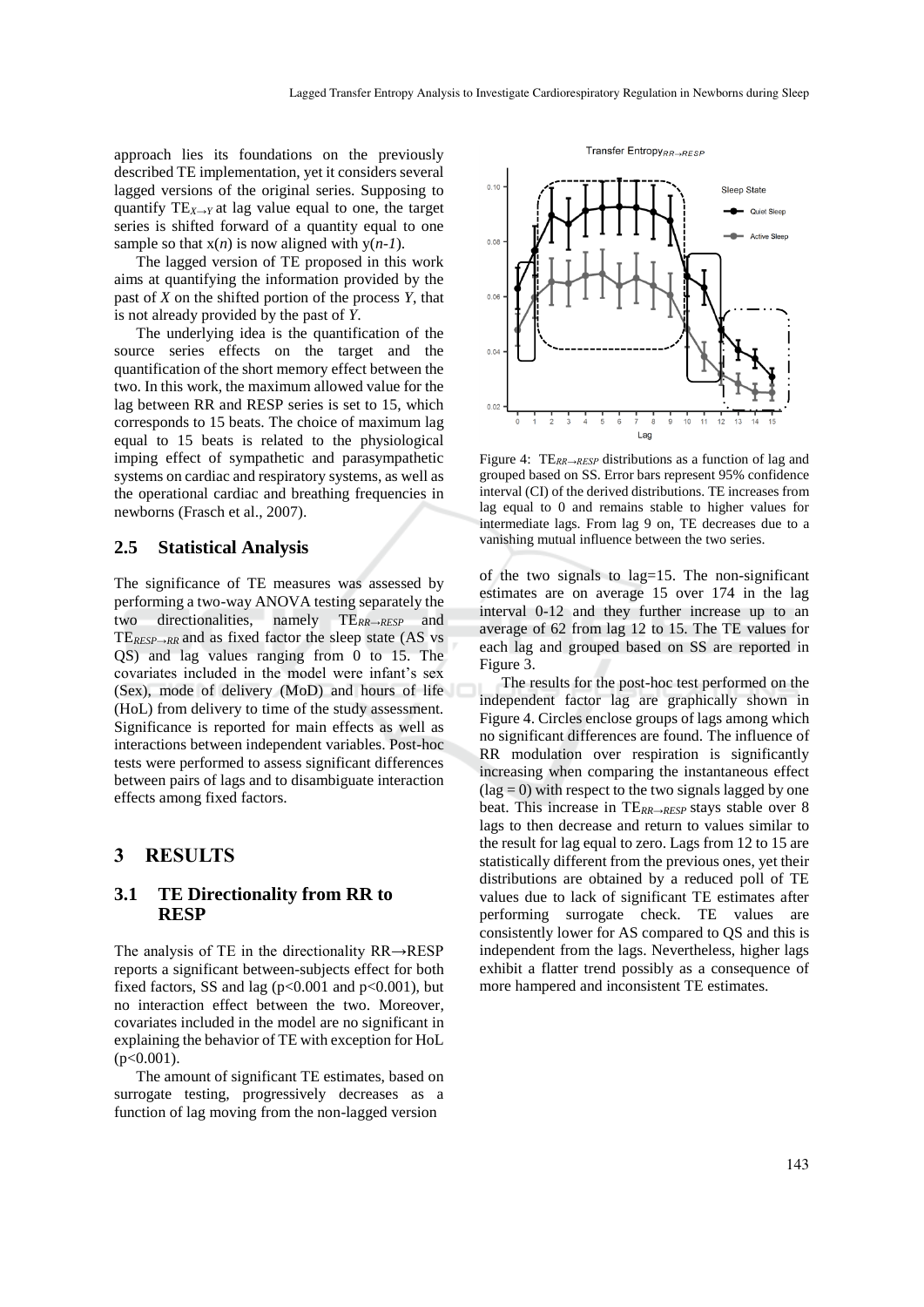

Figure 5: TE*RESP→RR* distributions as a function of lag and grouped based on SS for the proposed restricted model. TE progressively decreases from lag 0 to lag 3 with a more pronounced trend in QS.

#### **3.2 TE Directionality from RESP to RR**

In contrast to the behavior previously reported for the directionality RR→RESP, RESP→RR analysis shows a TE decrease as lags are progressively increasing from 0 to 15. In this context, significant between-subjects effects for both SS and lag are reported,  $p<0.001$  and  $p<0.001$  as well as an interaction effect of SS\*Lag, p<0.001.

It is remarkable to notice that no differences in TE distributions are found comparing each pairs of lags from lag 3 to lag 15. It is possible to assimilate the described lag interval to a unique class towards the aim of avoid over-representing similar class distributions in the successive statistical analysis. Furthermore, surrogate testing procedure excludes an average of 66 TE values from lag 4 to lag 15 but only around 30 from 0 to 3. Given these considerations, the statistical results reported for TE*RESP→RR* are extracted by considering lags from 0 to 3 only, as reported in Figure 5. The ANOVA performed on this restricted number of lags is consistent with the results obtained considering all computed lags. Significant betweensubjects effects for SS and lag are reported, p<0.001 and  $p<0.001$  and  $SS*Lag$   $p<0.001$ . No significance for covariates is found.

As a general consideration, regardless SS, TE*RESP→RR* decreases as lags increase with a marked drop between lag 0 to lag 1. Post-hoc test on the factor lag reports significant differences when comparing pairs of lags with exception in the comparison of lag equal to 2 versus lag equal to 3. SS-related changes of TE are similar to what previous reported for TE*RR→RESP* even if such slope decrease is less marked and flatter when passing from TE in AS vs TE in QS. Given the reported interaction between fixed factors (SS\*Lag), simple main effects were tested. The results indicate that differently from TE*RR→RESP,* SS differences are mainly driven by lags.

## **4 DISCUSSION AND CONCLUSIONS**

For healthy full-term newborns, as the cohort investigated in this work, sleep constitutes the predominant state, with an average prevalence of AS over QS. ANS modulation over either the cardiac and respiratory systems is strongly dependent upon sleep state dynamics, thus its regulation is indeed responsible for the generation and modulation of cardiorespiratory patterns. Investigation of the functional organization of these neurophysiological systems is extremely challenging, due to their intrinsic complexity and the necessity to access them by means of noninvasive recordings only. Fortunately, the analysis of HRV, breathing and their coupling provide an optimal set of noninvasive functional probes of the behavior of cardiorespiratory systems.

In this paper we deepened the investigation presented in Lucchini et al. (Lucchini et al., 2017). Our previous investigation focused on the traditional TE estimation and highlighted a predominant information transfer in QS vs AS regardless the sleep state, with a stronger TE gap when considering the directionality from RESP to RR (TE*RESP→RR*).

In this present work, the use of the lagged series allowed us to gain insight on the temporal relationships between systems as a function of increasing lags providing a transferrable link to the beat scale. As a matter of fact, results show that the information transfer from RESP to RR (TE*RESP→RR*) decays rapidly as the shift between the time series increases. The statistical significance of TE estimation progressively decreases for increasing lags, consolidating the hypothesis that the mutual influence of RR over RESP is rather transient and acts on a very short scale. On the other hand, considering the directionally from RR to RESP (TE*RR→RESP*), the maximum information transfer between the subsystems requires an average of 2 beats to activate but it remains stable for a longer period of approximately 8 or 9 beats.

Findings considering the unlagged (lag=0) TE estimates reported in this work are in accordance with the TE results previously reported in Lucchini et al. (Lucchini et al., 2017) for the same cohort of newborns. TE values in QS are on average higher with respect to TE in AS, regardless the considered directionality and sleep state.

Coming to the findings obtained by employing the lagged version of TE, results might suggest that different information transfer directionality are in fact driven by one of the two autonomic branches of the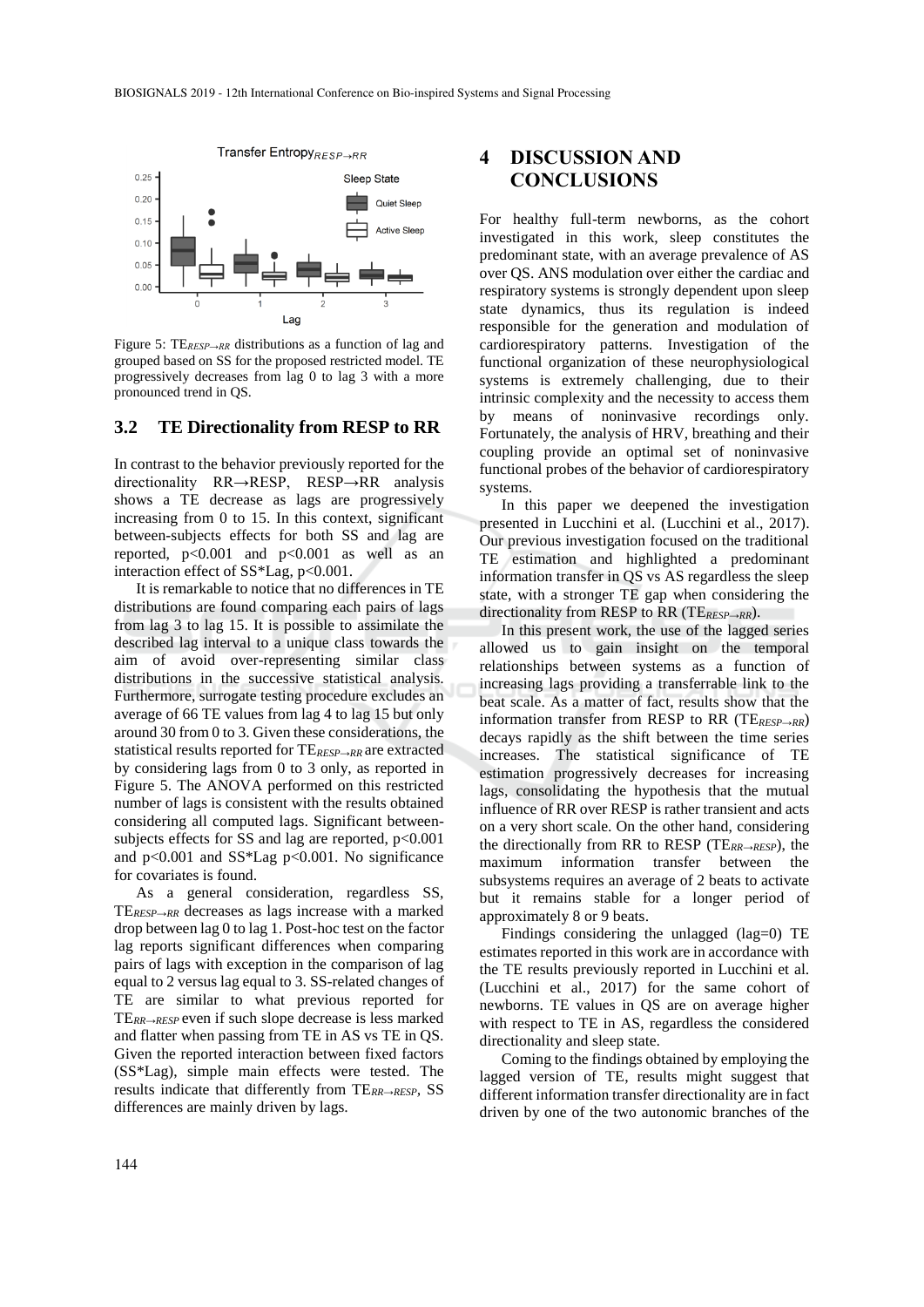ANS (Hoyer et al., 2005) respectively. As a matter of fact, the sympathetic branch intervenes on a slower time scale, but its effect last longer in the target system, whereas the parasympathetic has a punctual yet rapidly vanishing action. Given these considerations, it is possible to speculate that that the vagal system is possibly more implicated in the directionality from RESP to RR while the sympathetic in the opposite directionality. The latter assumption is based on the behavior of TE*RR→RESP*  showing higher TE values for intermediate lags up to the point of reaching almost comparable values to the maximum information transfer for TE*RESP→RR*.

In sum, we have provided a noninvasive characterization of the sleep state effects on cardiorespiratory regulation in newborns, by employing a measure of TE capable of quantifying both linear and nonlinear aspect of the interrelationship between the cardiac and respiratory system. The novel approach of lagged TE was capable of highlighting interactions occurring on different time scales and possibly related to the activation of the two autonomic branches. The proposed interpretation of TE related findings is also consistent with previous works, modelling the interrelationship between the two branches of ANS and cardiorespiratory regulation (Ataee et al., 2012). In the specific context of this work, information flow between HR and respiration is increased in QS with respect to AS, indicating that in such sleep state more information is exchanged between the cardiac and the respiratory systems on average. This approach to the quantification of cardiorespiratory interactions affords the potential for early assessment of infant development of bidirectional control between physiological systems providing a more comprehensive framework of investigation rather than studying the two signals on their own.

Lastly, the proposed approach could facilitate early risk assessment for neurophysiological disorders such as Sudden Infant Death Syndrome (SIDS) by tracking adverse profile of information exchange between the two systems, thus exposing infants to greater risk for a variety of pathology involving the malfunction of cardiorespiratory controlling mechanism.

## **ACKNOWLEDGEMENTS**

The writing of this manuscript was supported by the Sackler Institute of Developmental Psychobiology at Columbia University and by National Institute of Health grants NIH Grants R37 HD32774 (WPF) and T32 MH018264 (NB). This publication was also supported by the National Center for Advancing Translational Sciences, National Institutes of Health, through Grant Number UL1TR001873. The content is solely the responsibility of the authors and does not necessarily represent the official views of the NIH.

## **REFERENCES**

- Ataee, P., Belingard, L., Dumont, G.A., Noubari, H.A., Boyce, W.T., 2012. Autonomic-cardiorespiratory regulation: A physiology-based mathematical model. *Proc. Annu. Int. Conf. IEEE Eng. Med. Biol. Soc. EMBS* 3805–3808.
- Berntson, G.G., Cacioppo, J.T., Quigley, K.S., 1993. Respiratory sinus arrhythmia: Autonomic origins, physiological mechanisms, and psychophysiological implications. *Psychophysiology* 30, 183–196.
- Caţaron, A., Andonie, R., 2018. Transfer Information Energy: A Quantitative Indicator of Information Transfer between Time Series. *Entropy* 20, 323.
- Faes, L., Marinazzo, D., Montalto, A., Nollo, G., 2014. Lag-specific transfer entropy as a tool to assess cardiovascular and cardiorespiratory information transfer. *IEEE Trans. Biomed. Eng.* 61, 2556–2568.
- Faes, L., Montalto, A., Nollo, G., Marinazzo, D., 2013a. Information decomposition of short-term cardiovascular and cardiorespiratory variability. *Comput. Cardiol. (2010).* 40, 113–116.
- Faes, L., Nollo, G., Porta, A., 2011. Information domain approach to the investigation of cardio-vascular, cardiopulmonary, and vasculo-pulmonary causal couplings. *Front. Physiol.* 2.
- Faes, L., Nollo, G., Porta, A., 2012. Non-uniform multivariate embedding to assess the information transfer in cardiovascular and cardiorespiratory variability series. *Comput. Biol. Med.* 42, 290–297.
- Faes, L., Nollo, G., Porta, A., 2013b. Compensated transfer entropy as a tool for reliably estimating information transfer in physiological time series. *Entropy* 15, 198– 219.
- Farrell, T.G., Bashir, Y., Cripps, T., Malik, M., Poloniecki, J., Bennett, E.D., Ward, D.E., Camm, A.J., 1991. Risk stratification for arrhythmic events in postinfarction patients based on heart rate variability, ambulatory electrocardiographic variables and the signal-averaged electrocardiogram. *J. Am. Coll. Cardiol.* 18, 687–697.
- Frasch, M.G., Zwiener, U., Hoyer, D., Eiselt, M., 2007. Autonomic organization of respirocardial function in healthy human neonates in quiet and active sleep. *Early Hum. Dev.* 83, 269–277.
- Galland, B.C., Hayman, R.M., Taylor, B.J., Bolton, D.P.G., Sayers, R.M., Williams, S.M., 2000. Factors Affecting Heart Rate Variability and Heart Rate Responses to Tilting in Infants Aged 1 and 3 Months. *Pediatr. Res.* 48, 360–368.
- Harper, R.M., Hoppenbrouwers, T., Sterman, M.B., McGinty, D.J., Hodgman, J., 1976. Polygraphic studies